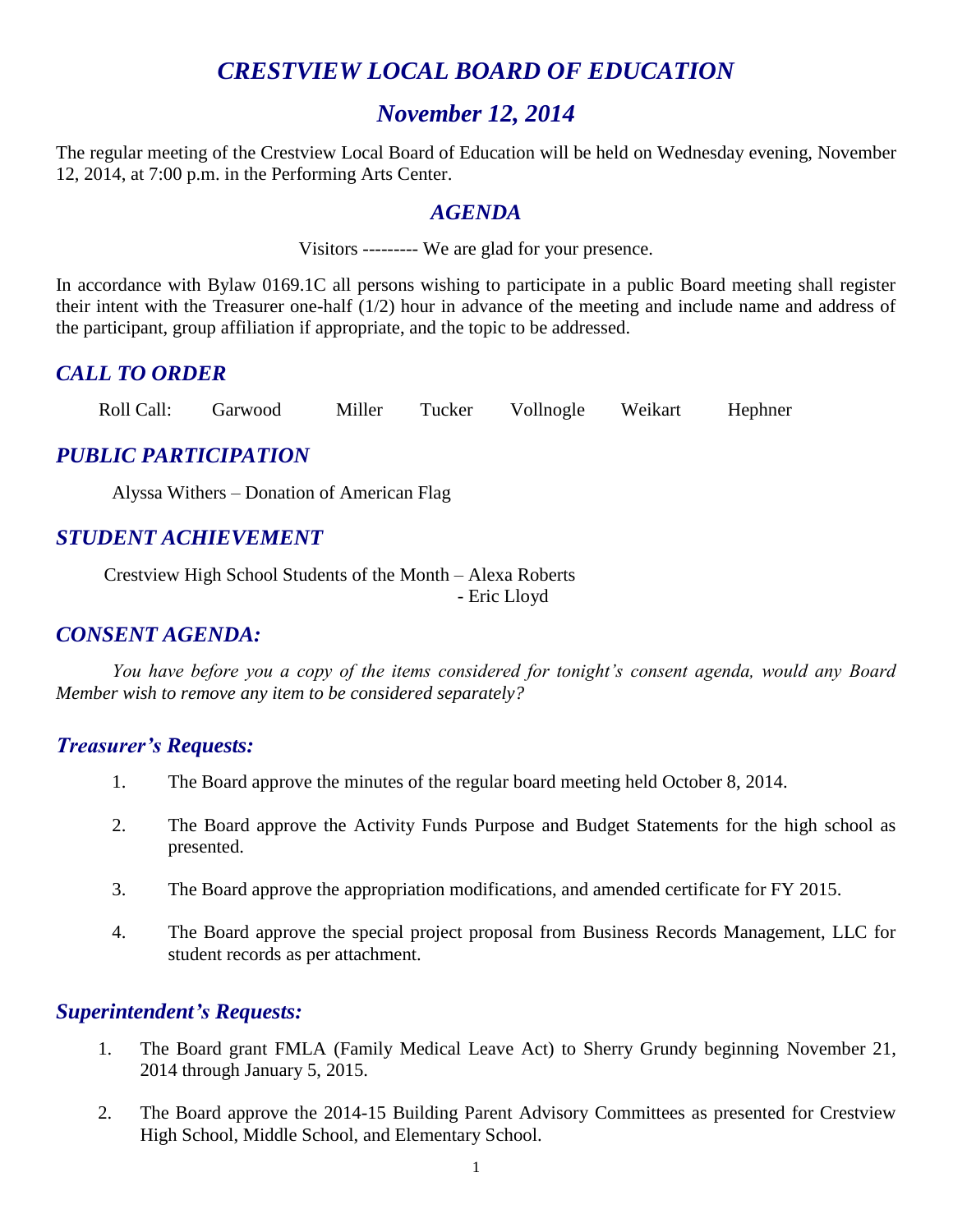3. The Board approve to revise the following substitute employee salary schedules effective January 1, 2015:

| Secretaries        | $$8.10$ per hour |
|--------------------|------------------|
| Cooks              | \$8.10 per hour  |
| Cafeteria Cashiers | \$8.10 per hour  |
| Cafeteria Servers  | \$8.10 per hour  |
| Technology         | \$8.10 per hour  |

4. The Board grant supplemental contracts to the following licensed personnel for the 2014-2015 as per salary schedule for the assignment designated; all required reports are on file:

Eric Bable – CHS Musical Assistant

5. The Board approve a stipend for the following personnel for Athletic Department event positions:

#### *CHS Scorekeepers*

Barbara Lipp ….. Gary Martin

6. The Board grant a pupil activity contract to the following nonteaching personnel for the 2014-15 school year as per salary schedule for the assignment designated pursuant to O.R.C. 3313.53; pending receipt of all required reports:

> Jamiel Radman – CMS  $7<sup>th</sup>$  Grade Boys Basketball Coach Gerard Grimm – CHS Freshman Boys Basketball Coach Emily Hart – CHS Varsity/JV Winter Sports Cheer Advisor Joseph Golden – CHS JV Boys Basketball Coach

7. The Board approve the following as a non-paid volunteer for the 2014-15 school year; pending receipt of all required reports:

> Adam Milhoan – Volunteer Wrestling Coach Richard DeSalvo – Volunteer Wrestling Coach Geraldyne Sickle – Volunteer Girls Basketball Coach

8. The Board approve the following licensed personnel be placed on the approved substitute list for the 2014-15 school year, be granted a limited teaching contract, substitute basis only, according to salary schedule; all required reports are on file:

#### *High School, Middle School & Elementary School*

Melissa Wheatley – Early Childhood/Reading P-3

*Tutoring/Home Instruction- effective October 6, 2014*

Scott Mealy – Intervention Specialist K-12 / Early Childhood P-5

# **END of CONSENT AGENDA**

Recommend: The Board approve the consent agenda as presented:

Moved by \_\_\_\_, second by \_\_\_\_\_ to approve consent agenda. Vote yes: \_\_\_\_, \_\_\_\_, \_\_\_\_ Vote no: \_\_\_\_\_, \_\_\_\_, \_\_\_\_, \_\_\_\_, Absent: \_\_\_\_, \_\_\_\_. Motion carried \_\_\_\_\_. Failed \_\_\_\_\_.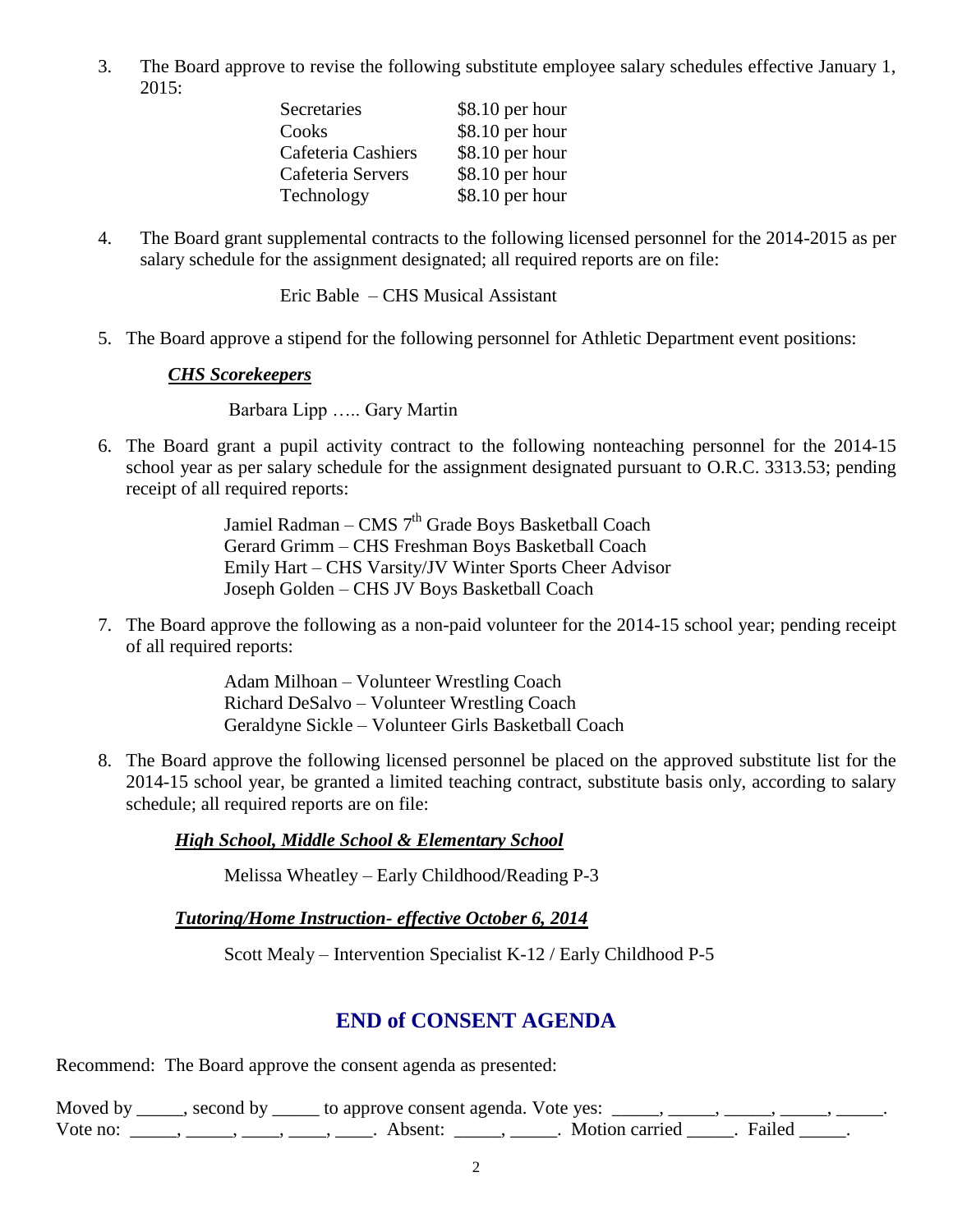# *Treasurer's Requests/Recommendations not included in Consent Agenda:*

1. Approve financial reports and investments as prepared and presented.

| Moved by second by |         | $\frac{1}{2}$ . Vote yes: |                  |        | Vote no: |  |
|--------------------|---------|---------------------------|------------------|--------|----------|--|
|                    | Absent: |                           | . Motion carried | Failed |          |  |

#### 2. Recommend: The Board accept Donations from:

| $a_{-}$ | <b>Crestview Athletic Boosters</b> | \$3300.00 to FB & CMS Athletics for BenchZone sideline                                       |
|---------|------------------------------------|----------------------------------------------------------------------------------------------|
|         |                                    | turf protector                                                                               |
|         | b. Crestview Athletic Boosters     | \$432.08 for CHS FB Cheerleaders for poms & warmups                                          |
|         | c. Crestview Athletic Boosters     | \$260.00 for CHS girls soccer for camp                                                       |
|         | d. Target                          | \$74.92 to CHS Public School Support                                                         |
|         |                                    | Moved by _____, second by _____. Vote yes: _____, _____, _____, _____, _____. Vote no: ____, |

 $\frac{1}{\sqrt{2\pi}}$ ,  $\frac{1}{\sqrt{2\pi}}$ ,  $\frac{1}{\sqrt{2\pi}}$ ,  $\frac{1}{\sqrt{2\pi}}$ ,  $\frac{1}{\sqrt{2\pi}}$ ,  $\frac{1}{\sqrt{2\pi}}$ ,  $\frac{1}{\sqrt{2\pi}}$ ,  $\frac{1}{\sqrt{2\pi}}$ ,  $\frac{1}{\sqrt{2\pi}}$ ,  $\frac{1}{\sqrt{2\pi}}$ ,  $\frac{1}{\sqrt{2\pi}}$ ,  $\frac{1}{\sqrt{2\pi}}$ ,  $\frac{1}{\sqrt{2\pi}}$ ,  $\frac{1}{\sqrt{2\pi}}$ 

### *Race To The Top:* Mr. Miller

# *Board Reports:*

|    | 1. Career Center Report                   | Mr. Tucker       |
|----|-------------------------------------------|------------------|
| 2. | <b>Student Achievement Liaison Report</b> | Dr. Miller       |
|    | 3. Legislative Report                     | Mr. Weikart      |
| 4. | <b>Student Board Member Report</b>        | Courtney Hephner |
| 5. | <b>OSBA Delegate Report</b>               | Mr. Weikart      |

#### *Board Committee Reports:*

| 1. Buildings & Grounds | Mr. Vollnogle |
|------------------------|---------------|
| 2. Athletic Council    | Mr. Garwood   |
| 3. Personnel           | Mr. Vollnogle |
| 4. Finance Audit       | Dr. Miller    |
| 5. Policy              | Dr. Miller    |
| 6. Communications      | Mr. Weikart   |
| 7. Insurance           | Mr. Vollnogle |

#### *Administrative Reports:*

|    | <b>Elementary School</b> | Mrs. Dangerfield     |
|----|--------------------------|----------------------|
| 2. | Middle School            | Mr. Richardson       |
| 3. | <b>High School</b>       | Mrs. Dickson         |
| 4. | <b>Special Education</b> | Mr. Hill             |
| 5. | Athletic                 | Mrs. Sapp/Mr. Cusick |
| 6. | Lunchroom                | Mrs. Peddicord       |
| 7. | Technology               | Mr. Miller           |
| 8. | Transportation           | Mr. Floor            |
| 9. | Maintenance              | Mr. Radman           |
|    |                          |                      |

# **Superintendent's Report:** Mr. Dilling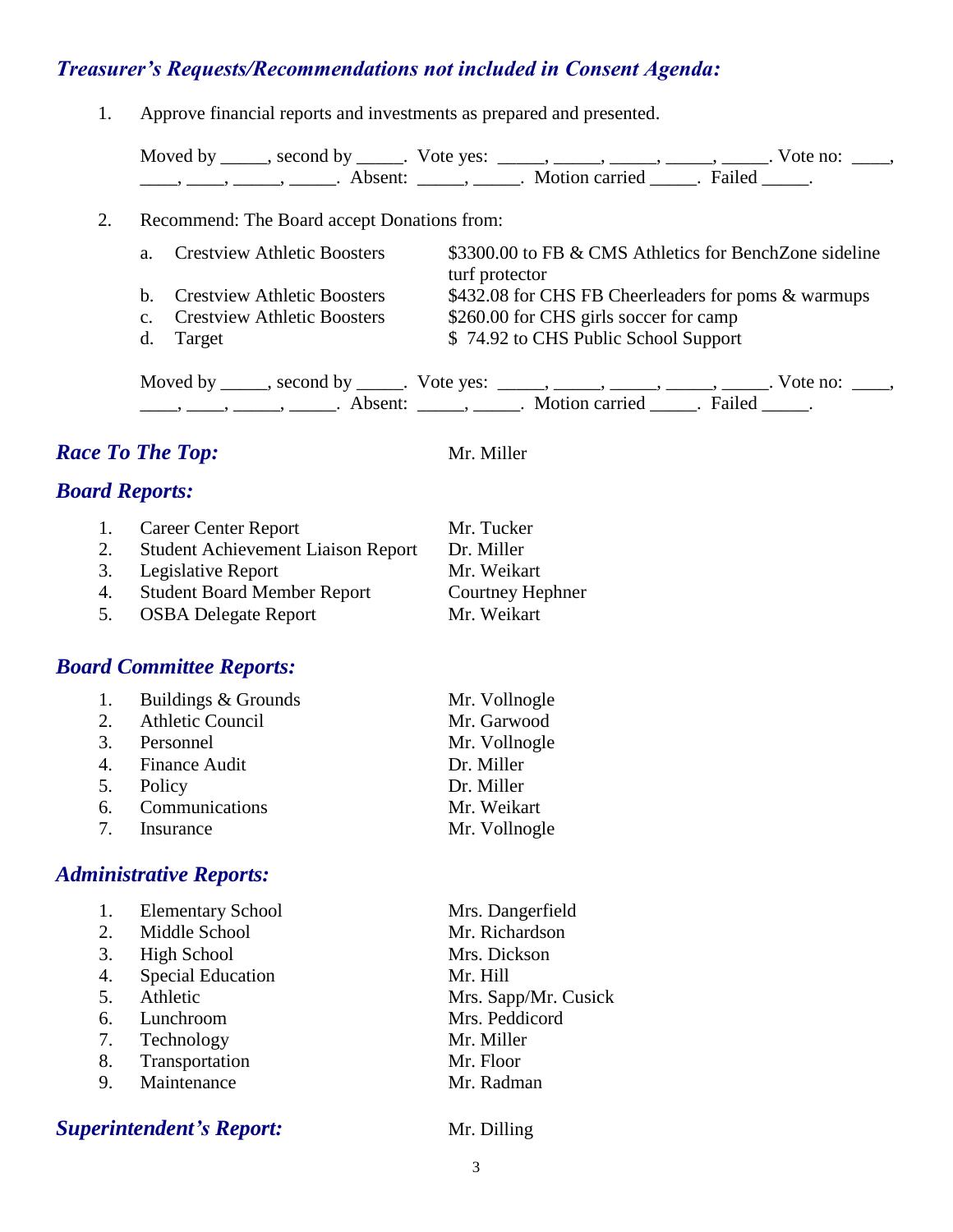#### *Superintendent's Requests/Recommendations not included in Consent Agenda:*

1. Recommend: The Board ratify a Memorandum of Understanding with OAPSE Chapter #300 to adjust the negotiated agreement to comply with federal minimum wage laws where applicable, effective January 1, 2015.

Moved by \_\_\_\_\_, second by \_\_\_\_\_. Vote yes:  $\frac{1}{\sqrt{2}}$ , \_\_\_\_, \_\_\_\_\_, \_\_\_\_\_, \_\_\_\_\_. Vote no: \_\_\_\_\_, \_\_\_\_\_\_, \_\_\_\_\_, \_\_\_\_\_. Absent: \_\_\_\_\_\_, \_\_\_\_\_\_. Motion carried \_\_\_\_\_. Failed \_\_\_\_\_.

2. Recommend: The Board adopt the following Board Policies/Bylaws which were presented for review at the October 8, 2014 board meeting:

| <b>Policy/Bylaw Number</b> | <b>Description</b>                                                                                                                                             | <b>New/Revised/Replacement</b> |
|----------------------------|----------------------------------------------------------------------------------------------------------------------------------------------------------------|--------------------------------|
| 1530                       | Evaluation of Principals & Other Administrators                                                                                                                | Revised                        |
| 2210                       | <b>Curriculum Development</b>                                                                                                                                  | Revised                        |
| 2430                       | District-Sponsored Clubs and Activities                                                                                                                        | Revised                        |
| 2430.02                    | Participation of Community/STEM School Students                                                                                                                |                                |
|                            | In Extra-Curricular Activities                                                                                                                                 | Revised                        |
| 2510                       | <b>Adoption of Textbooks</b>                                                                                                                                   | Revised                        |
| 2520                       | Selection of Instructional Materials and Equipment                                                                                                             | Revised                        |
| 3220                       | <b>Standards-Based Teacher Evaluation</b>                                                                                                                      | Revised                        |
| 5223                       | Released Time for Religious Instruction                                                                                                                        | <b>New</b>                     |
| 5330                       | Use of Medications                                                                                                                                             | Revised                        |
| 5330.02                    | Procurement & Use of Epinephrine Auto Injectors in                                                                                                             |                                |
|                            | <b>Emergency Situations</b>                                                                                                                                    | <b>New</b>                     |
| 5336                       | Care of Students With Diabetes                                                                                                                                 | <b>New</b>                     |
| 5460                       | <b>Graduation Requirements</b>                                                                                                                                 | Revised                        |
| 5830                       | <b>Student Fund-Raising</b>                                                                                                                                    | Revised                        |
| 6144                       | Investments                                                                                                                                                    | Revised                        |
| 7540.02                    | District Web Page                                                                                                                                              | Revised                        |
| 7540.03                    | Student Education Technology Acceptable Use & Safety                                                                                                           | Revised                        |
| 7540.04                    | Staff Education Technology Acceptable Use & Safety                                                                                                             | Revised                        |
| 8325                       | <b>Receiving Legal Documents</b>                                                                                                                               | <b>New</b>                     |
| 8330                       | <b>Student Records</b>                                                                                                                                         | Revised                        |
| 8400                       | <b>School Safety</b>                                                                                                                                           | Revised                        |
| 8500                       | <b>Food Services</b>                                                                                                                                           | Revised                        |
| 8510                       | Wellness                                                                                                                                                       | Revised                        |
| 8540                       | <b>Vending Machines</b>                                                                                                                                        | Revised                        |
| 8550                       | <b>Competitive Food Sales</b>                                                                                                                                  | Revised                        |
| 8660                       | Incidental Transportation of Students By Private Vehicle                                                                                                       | Revised                        |
| 9211                       | <b>District Support Organizations</b>                                                                                                                          | Revised                        |
|                            | Moved by ____, second by ____. Vote yes: ____, ____, ____, ____, ____, _____. Vote no: _____, _____, Absent: _____, _____. Motion carried _____. Failed _____. |                                |
|                            |                                                                                                                                                                |                                |